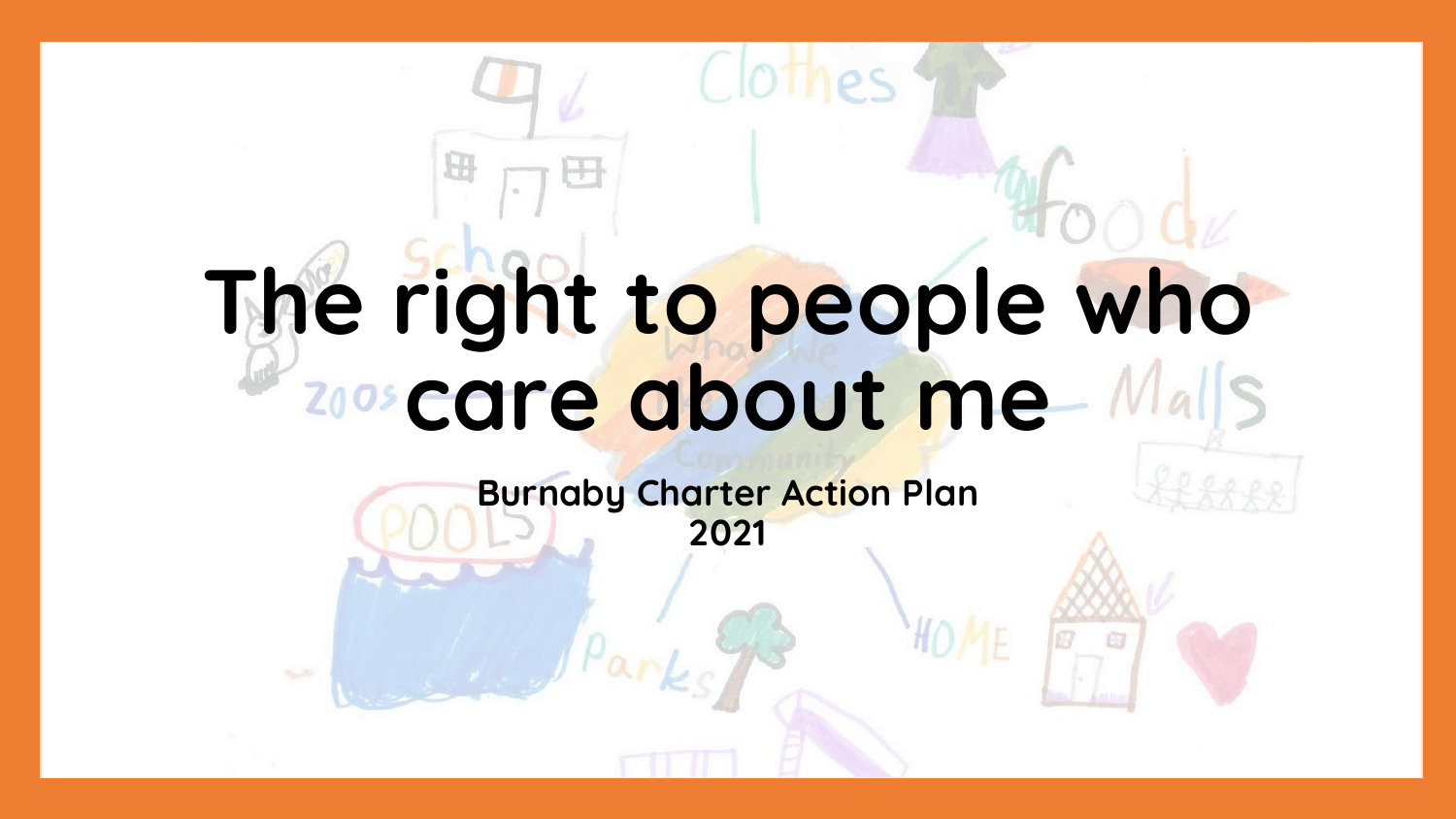

The Burnaby Children's Charter was developed in 2019 and included the voices of 250 children across Burnaby.

The Charter was developed by the Burnaby Children's Community table in partnership with Equitas and is now in the [action planning stage, with multiple](https://kidsinburnaby.ca/2019/11/burnaby-childrens-charter-endorsements/)  agencies having endorsed the Charter.

This presentation is part of a year-long series where we will highlight the rights of the Charter each month and is intended for adults who work with children and youth.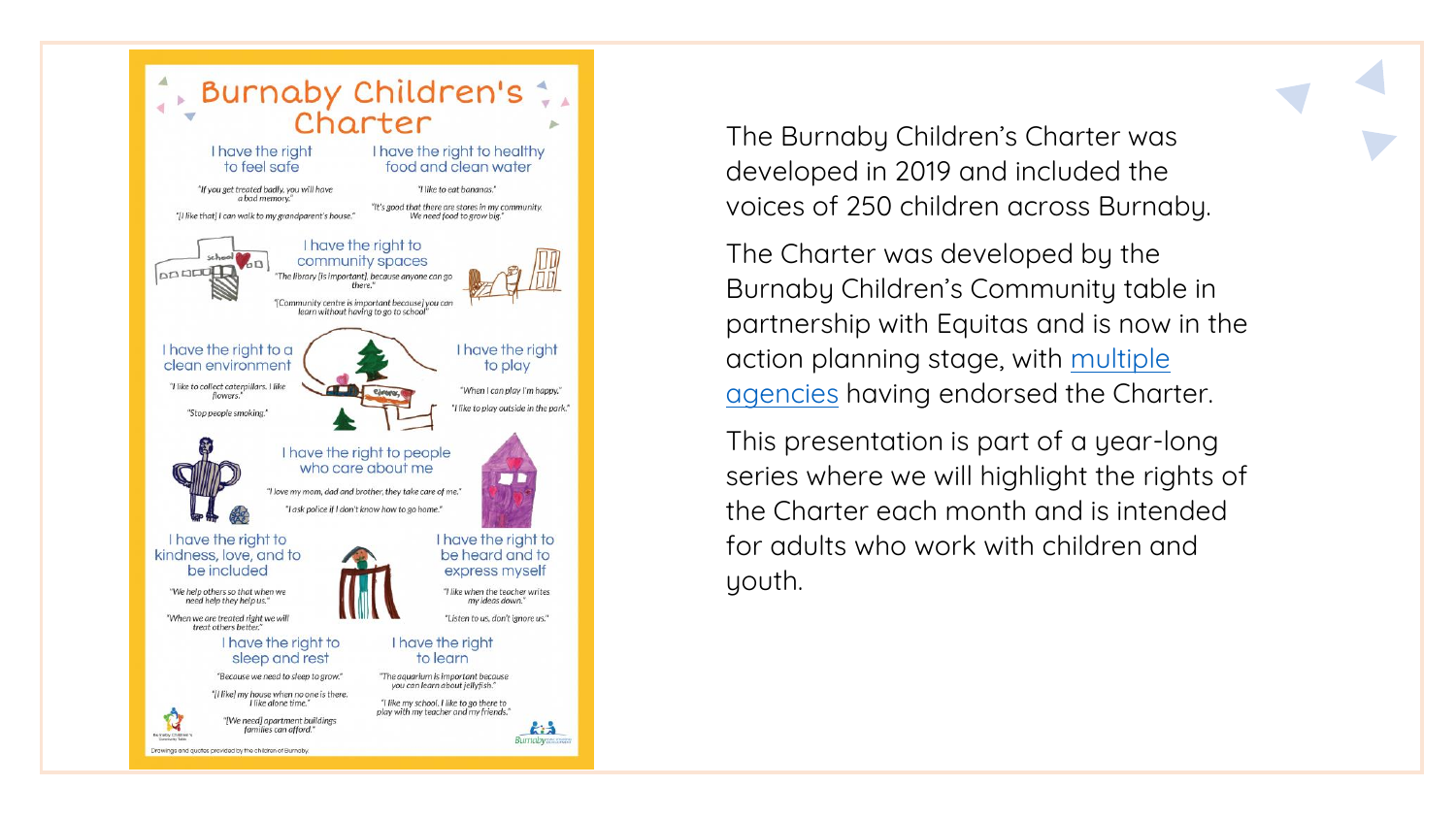#### **A few quotes gathered from children during the Charter creation process:**

"I love my mom, dad and brother. They take care of me"

"I ask the police if I don't know how to go home"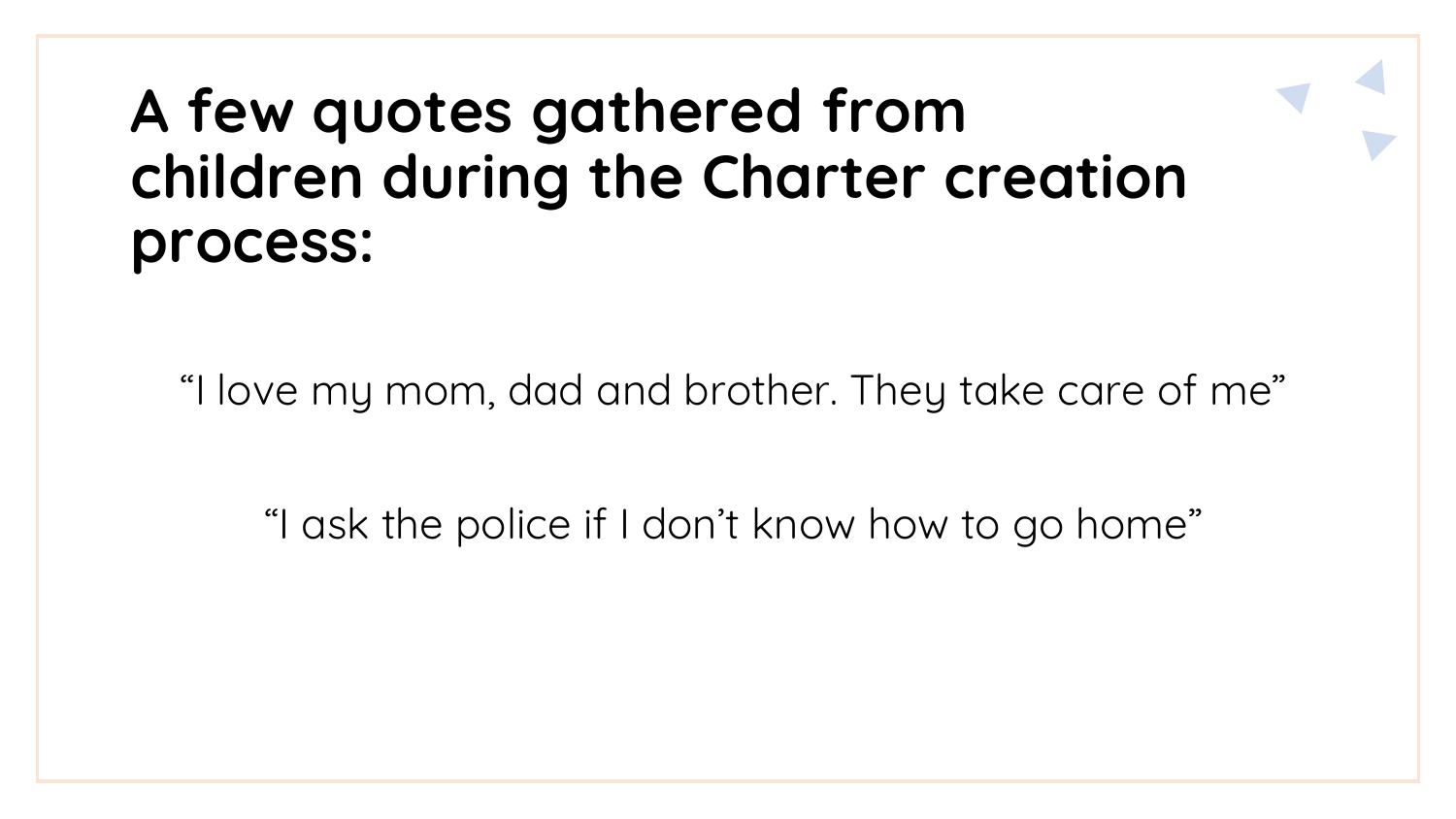## **Explaining the Right**

Children frequently expressed the importance of caring adults in their lives, whether it was family members, teachers, or community members.

Children are vulnerable members in our society, which means they have a set of special rights afforded to them under the Convention on the Rights of the Child.

Children require caring adults to help them grow up happy and healthy.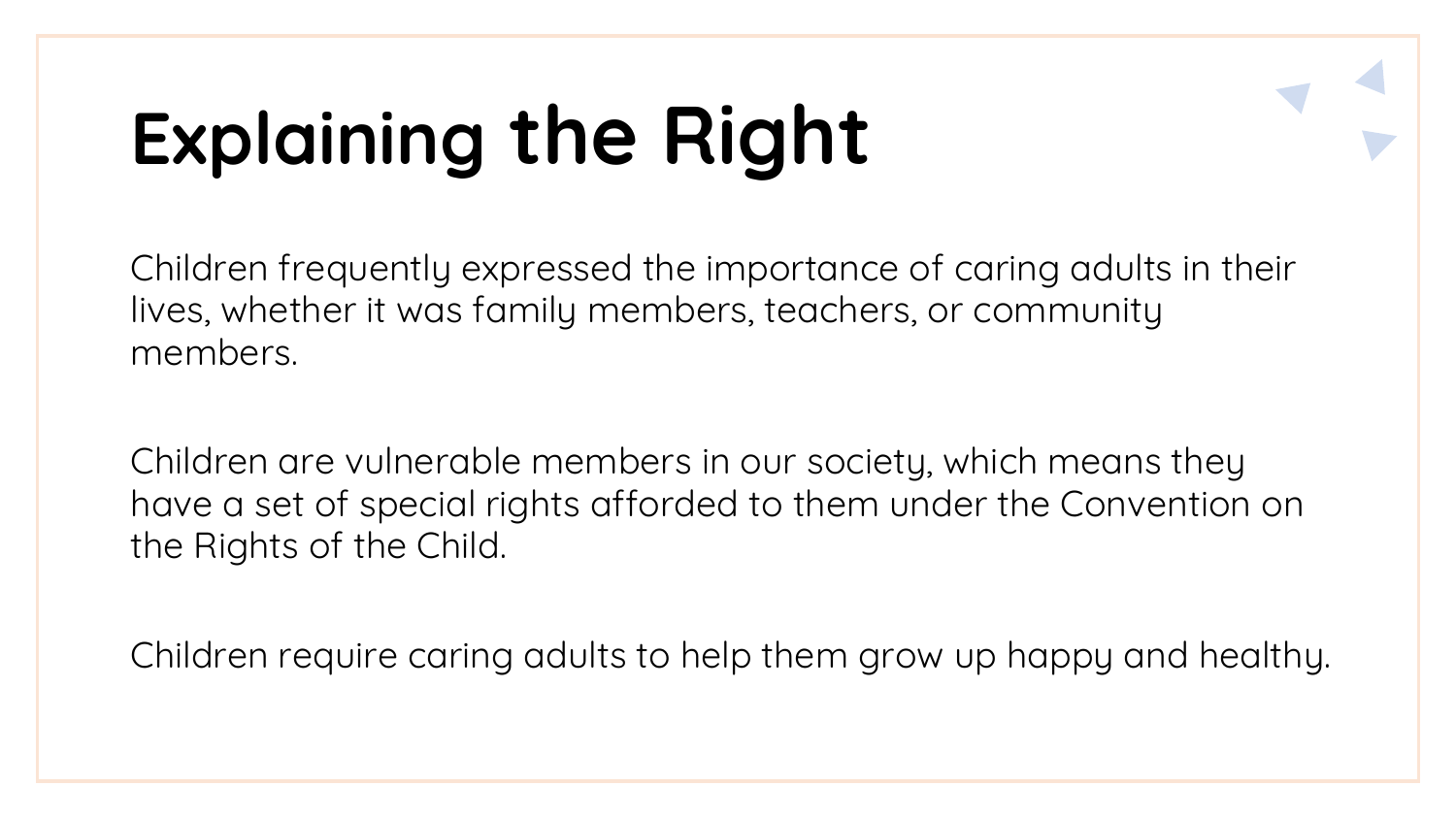## **Questions to think about or discuss:**

- 1. What are you seeing in the community in relation to this right?
- 2. As an adult supporting children, what is your responsibility to this right?
- 3. What strategies do you currently implement to ensure children feel cared for in your space?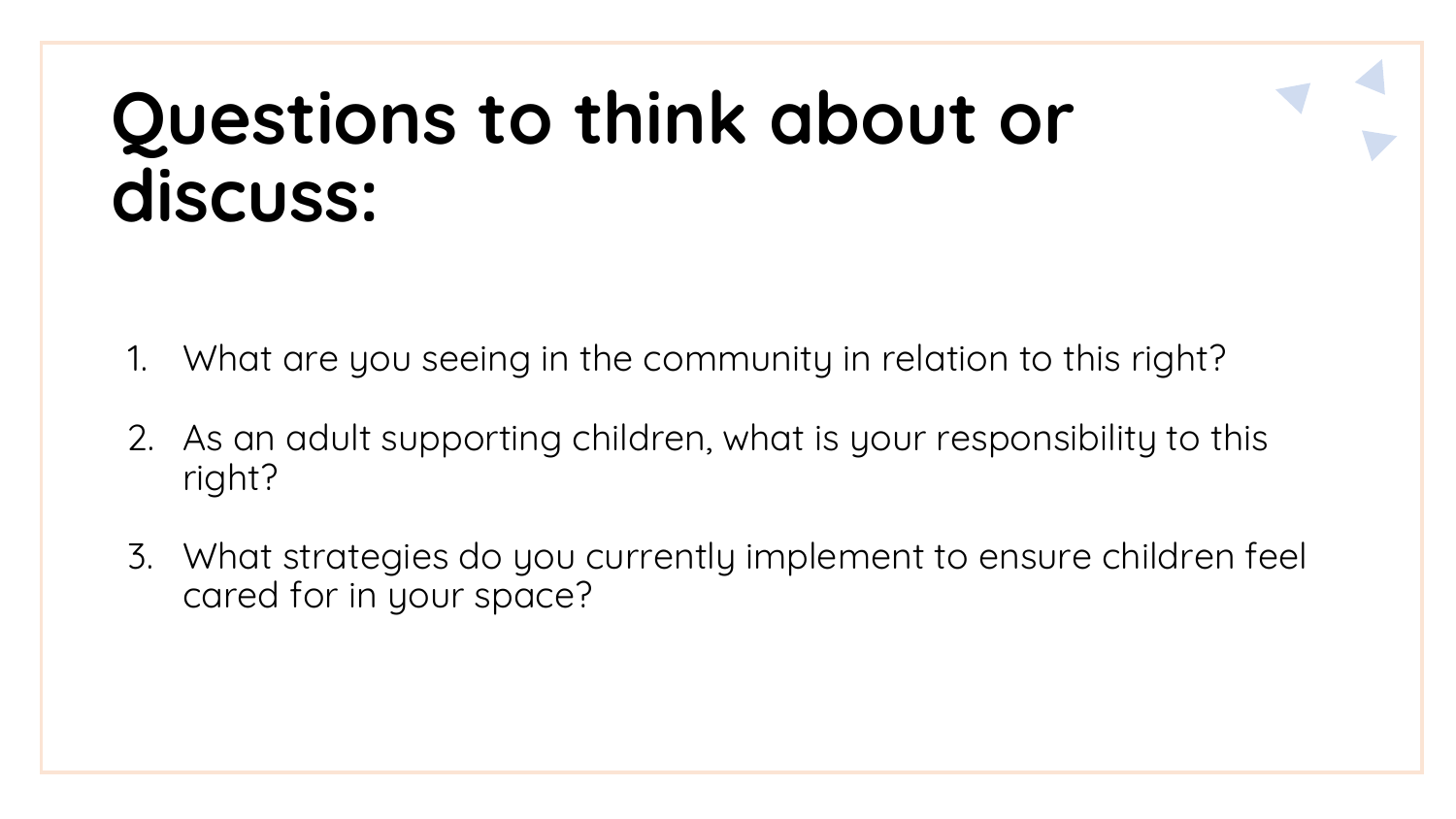## **Best Practice**

- When it comes to the right to people who care about me, we know that children experience family and relationships in a diversity of ways
- In highlighting this Charter right with children and youth, whether it is through activities or in the safe environment we create, we can assure children and youth that while we all experience family differently, relationships at school, home and the community are all important and all help us thrive.